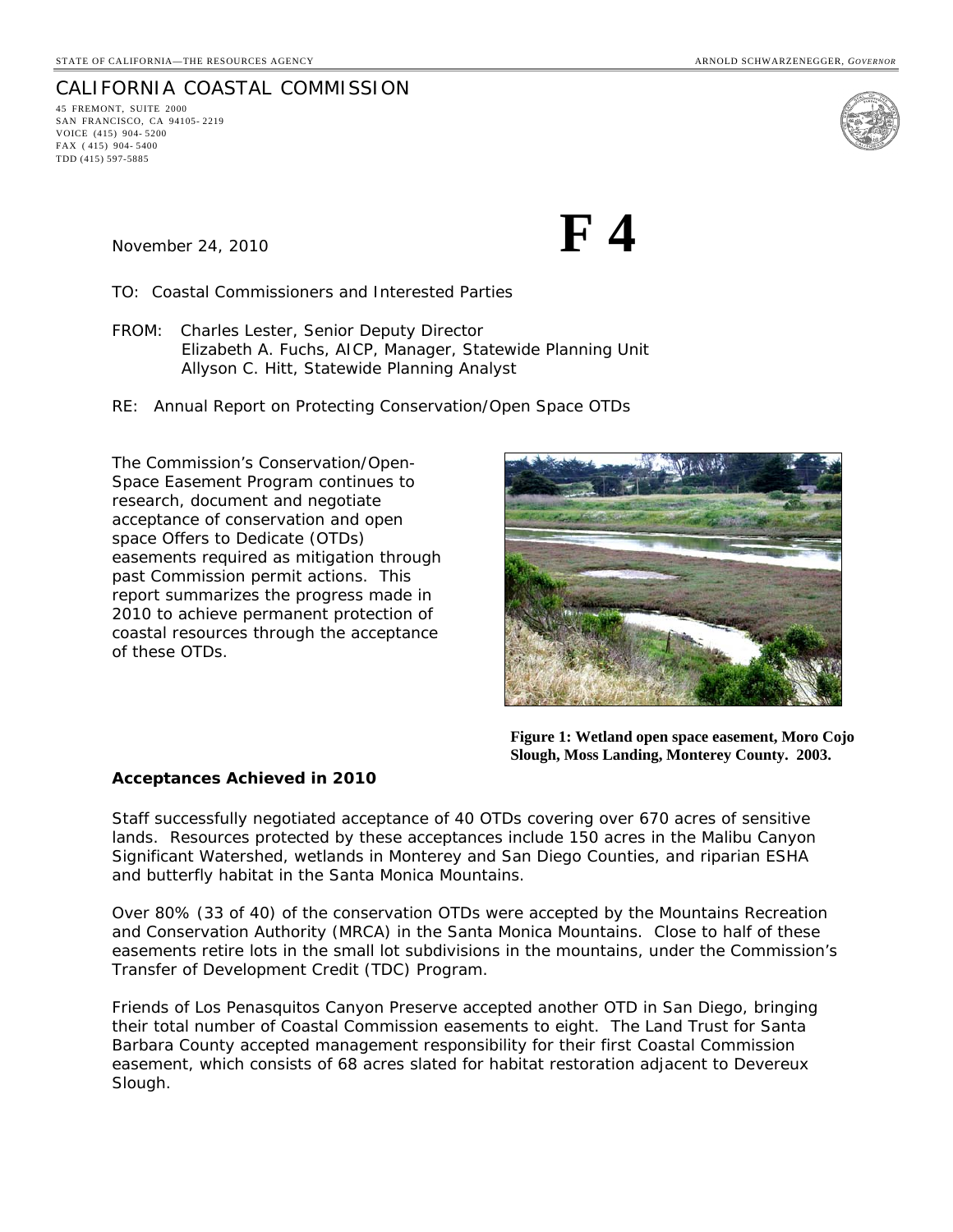*California Coastal Commission 2010 Annual Report OSE OTDs November 24, 2010* 

The State Coastal Conservancy also accepted five OTDs for which staff was unable to find a local government or nonprofit entity currently willing to hold the easement. One of these is at Moro Cojo Slough in northern Monterey County, where it was discovered that development was encroaching into the easement area. The Commission's Enforcement Unit is working to resolve the violation and the Conservancy will hold the easement until the matter is resolved. The easement will then be transferred to the Elkhorn Slough Foundation, which maintains eight other Commission easements in the area.

No offers expired in 2010.



Attachment A illustrates some of the resources protected through acceptance of these easements. **Attachment B** includes the entire list of 2010 acceptances.

## *Total Acceptances to Date*

Despite the Commission's continuing limited resources to implement the Conservation/Open Space Program, staff has been able to negotiate the acceptance of 63% of the current outstanding OSE OTDS required by the Commission since 1974. These easements protect over 5,580 acres of wetlands, ESHA, viewsheds, and agricultural and archaelogical resources. This number undercounts the actual acreage protected by Commission actions because currently acreage is reported for only 60% of OTDs accepted to date. Last year's report cited total acreage for only 28% of easements; however, this year staff devoted time to collect more of this information from paper copy easement files.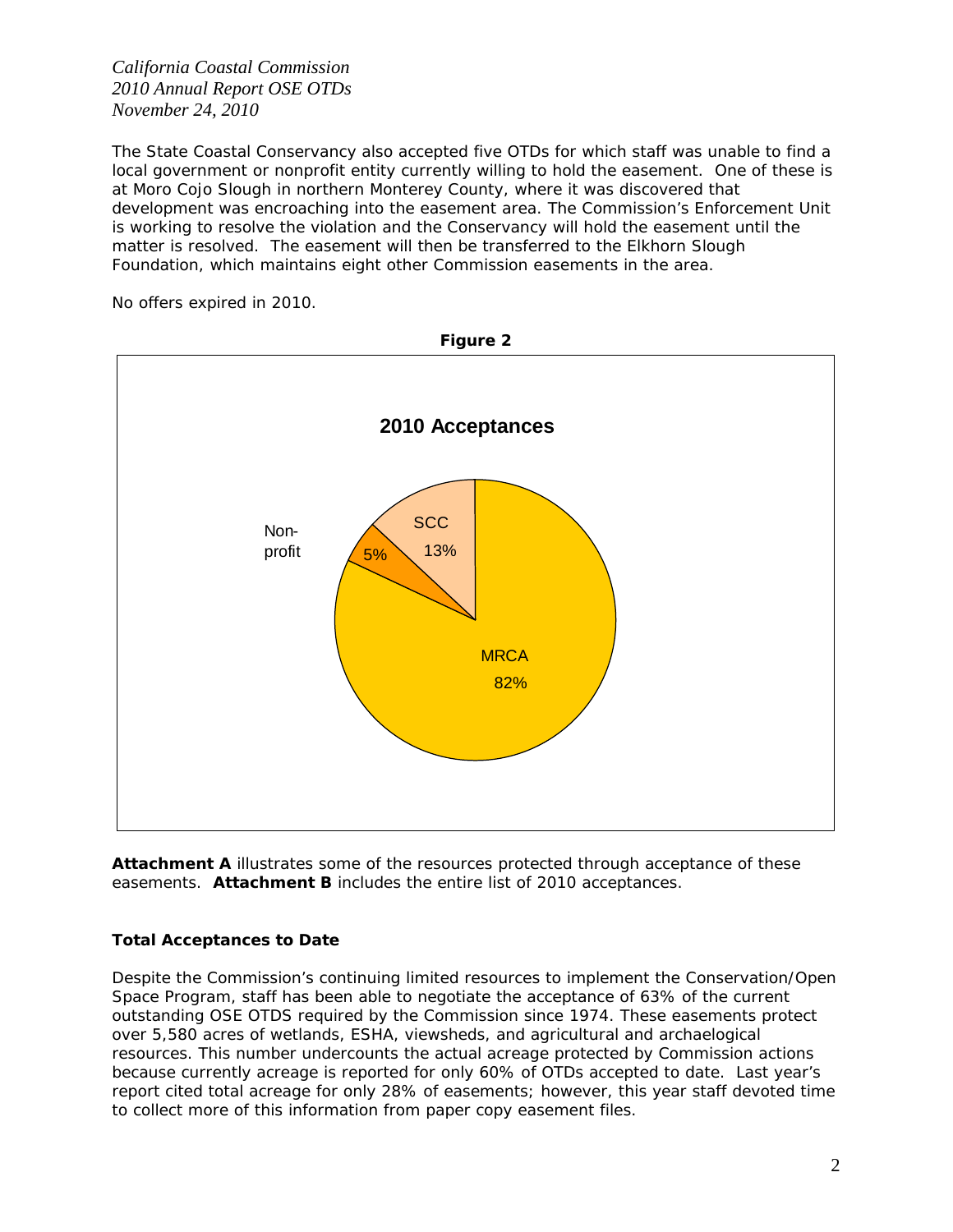$\overline{a}$ 

## **Figure 3**

|                          | Total Number by | Total Percent by |  |  |  |
|--------------------------|-----------------|------------------|--|--|--|
|                          | End of 2010     | End of 2010      |  |  |  |
| Accepted                 | 565             | 63%              |  |  |  |
| Expired/Allowed to Lapse | 32              | 4%               |  |  |  |
| Remaining To Be Accepted | 294             | 33%              |  |  |  |
| <b>TOTAL</b>             | 891             | 100%             |  |  |  |

# **Overall Status of OTDs**

**Attachment C** includes a complete list of accepting entities. Public agencies have accepted 474, or 84% of the total conservation/open space OTDs accepted to date, while non-profit entities have accepted 91, or 16%.

Progress in the last eight years since annual reports began is shown below in **Figure 4**<sup>1</sup> .



**Figure 4** 

**Figure 5** illustrates the cumulative number of OTDs accepted as time progresses, starting in 1974, when the first easement was recorded. A core commitment of staff time will continue to be needed to assure that current and future OSE OTDs are accepted so that the public benefit and development mitigation that they represent is fully realized in perpetuity.

<sup>&</sup>lt;sup>1</sup> The overall total number of OTDs changes each year (from 1073 in 2003, to 891 in 2010). Staff initially began this project with a written log of OTDs. However, as staff commenced in-depth research of the files containing OTDs it was found that each record in the log did not necessarily correspond to a recorded OTD. In many cases, the log noted that an OTD was required for a permit condition, but for various reasons, the permit was not issued and the OTD was never recorded. Additionally, the log did not reflect if a recorded OTD had been superceded or extinguished. Also, new OTDs are recorded and added to the total each year. Given limited staff resources, research on files is only initiated as staff begins to work on acceptances; thus the database does not have a real-time current number of total OTDs.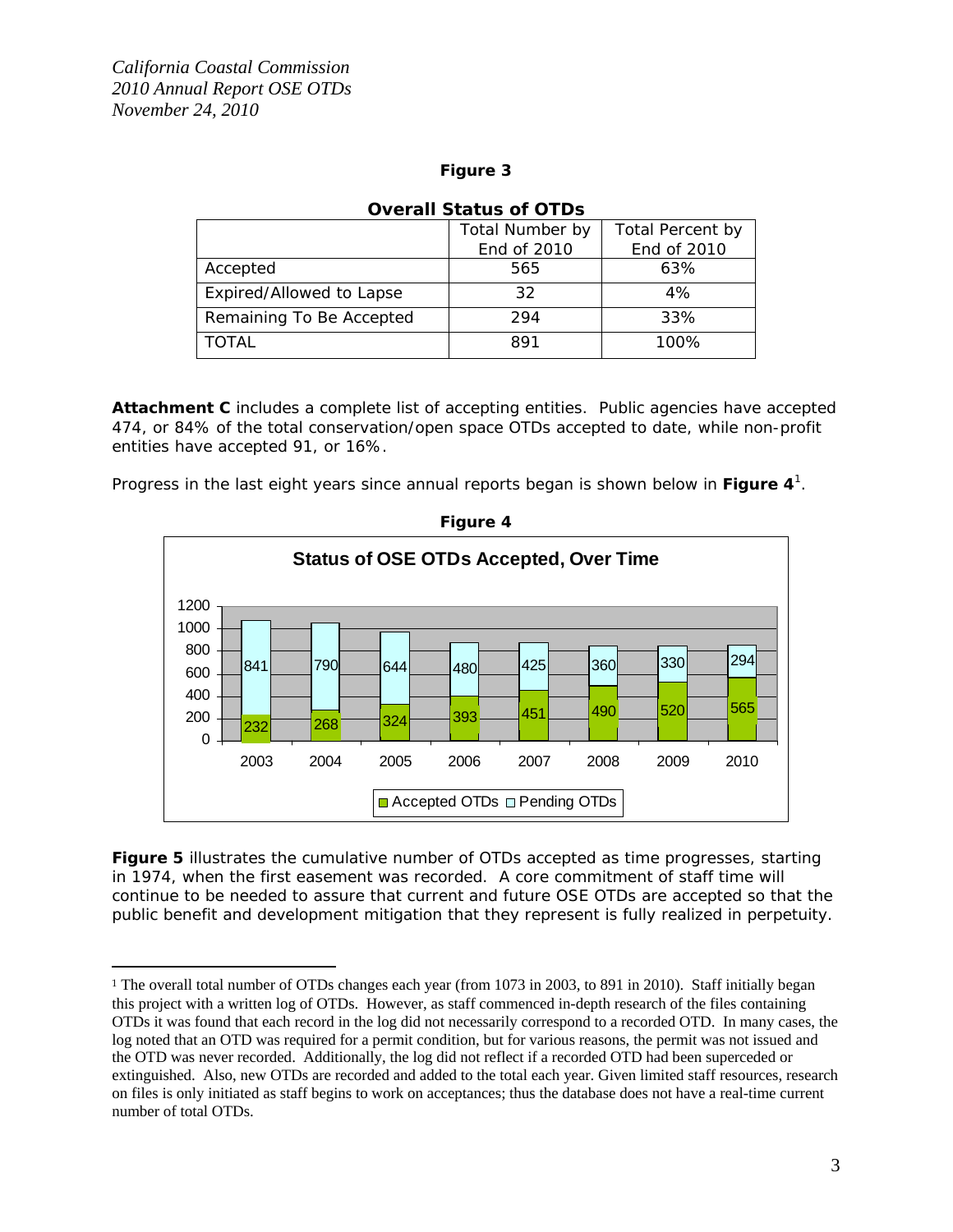

**Figure 6** indicates acceptance rates by district:



**Figure 6**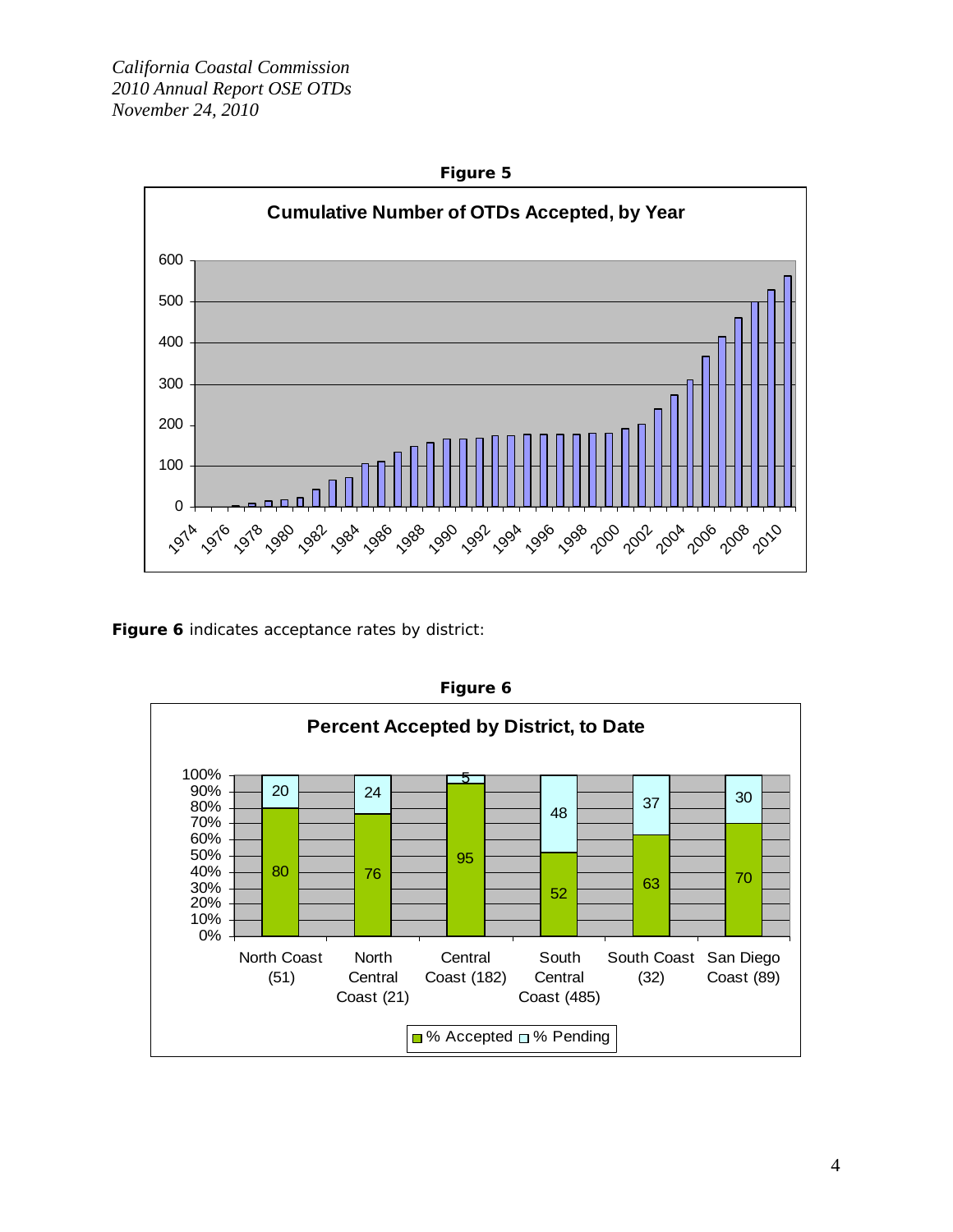*California Coastal Commission 2010 Annual Report OSE OTDs November 24, 2010* 

It is worth noting that acceptances of South Central Coast OTDs have finally surpassed 50%.

# *Future Projections*

Staff resources for the conservation OTD program are now very limited. In the past, through federal grant funds and allocation of 2 PY in the FY 06-07 budget, four staff persons were funded for this work, but these resources are no longer available. Due to limitations on grant funds and cutbacks to staffing, only one staff person is currently assigned to the program.

However, workload has begun to increase and will continue to do so over the next two years. Of the almost 300 OSE OTDs remaining to be accepted, 90 of them expire in 2011 and 2012, as shown in **Figure 7** below. Since 2010 had a lighter than average workload in terms of OTD expiration date, staff was able to gain ground on OTDs expiring in 2011; half of the OTDs accepted this year had expiration dates in 2011.



**Figure 7** 

As shown in **Figure 8**, below, the bulk of the outstanding OTDs are in the South Central Coast District.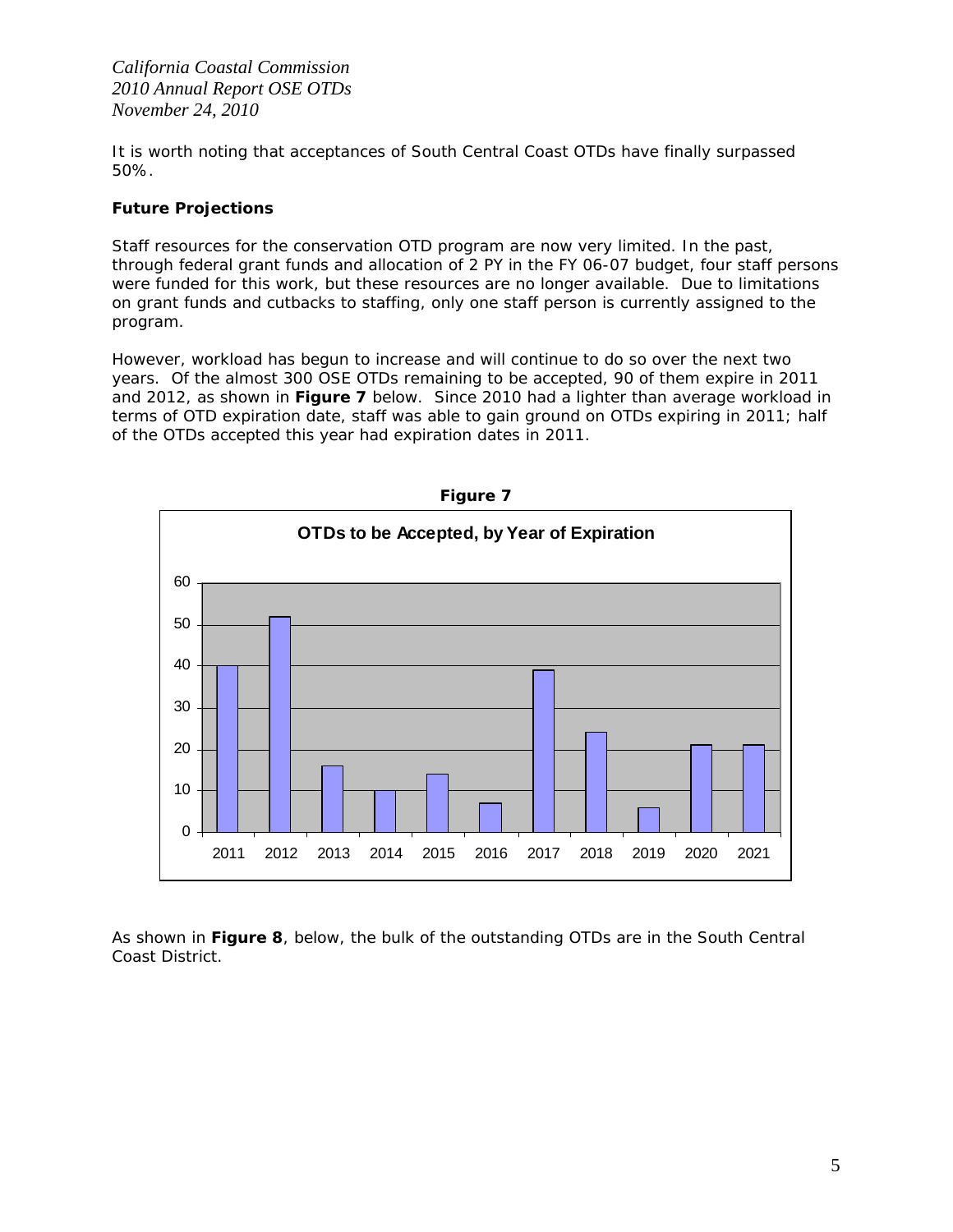

Staff has commenced work on the research and documentation needed to ensure these acceptances.

Despite limited resources, staff continues to find ways to not only protect this mitigation but to develop methods to make this resource data available to enhance coastal management. In order to benefit staff and local planners in permit and LCP work, staff continues to seek more resources to further develop the attribute data describing the lands protected by OTDs. In addition, staff is beginning to work with nonprofits in order to enable them to carryout monitoring of the easements to assure ongoing protection. Without such capacities, coastal resources previously protected through Commission regulatory actions are at risk of being lost.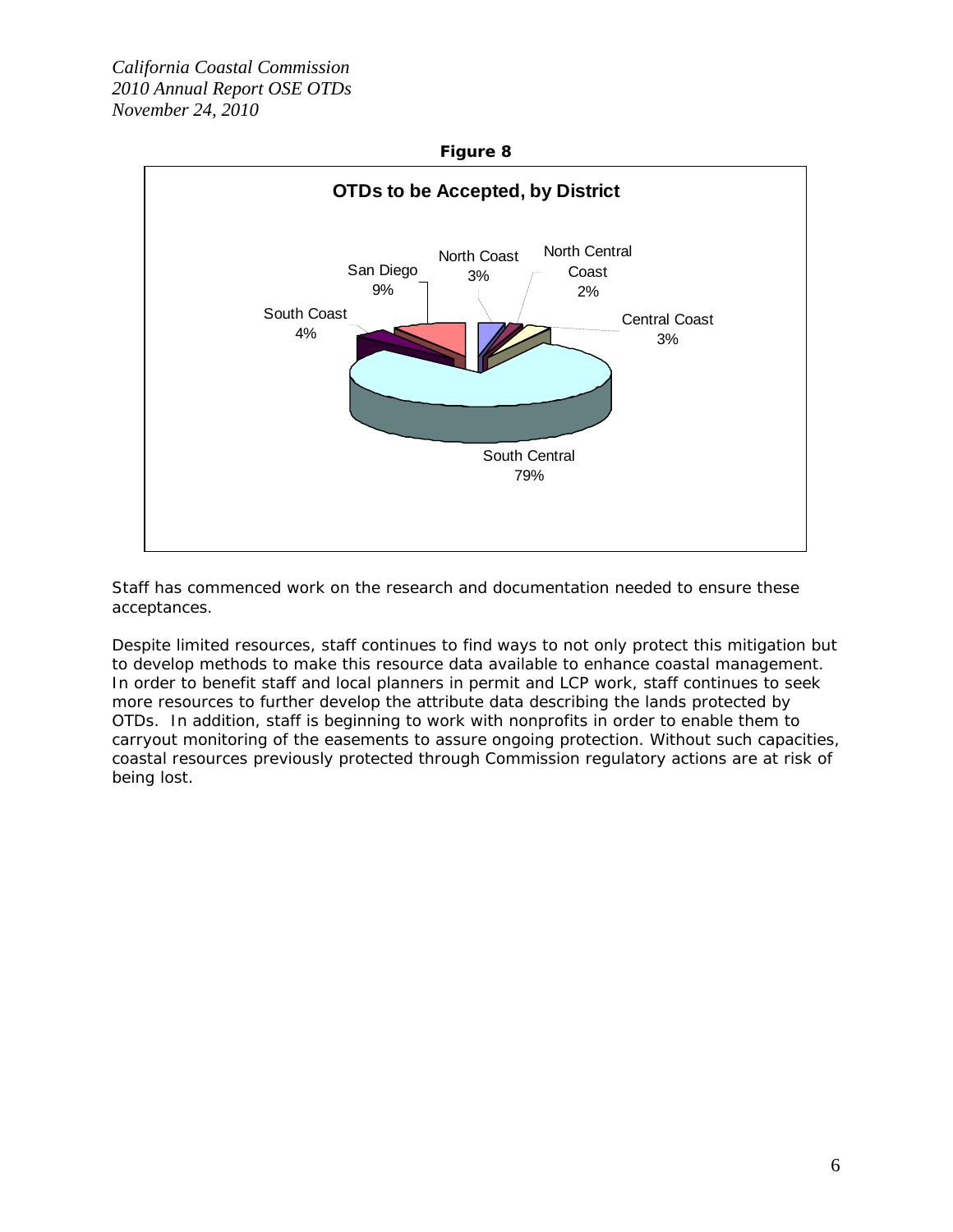# **Attachment AHighlights of 2010 Open Space OTD Acceptances**

# **Goleta**

Santa Barbara County

Protection of 68 acres for **habitat restoration**, adjacent to Devereux Slough

*Accepted by the Land Trust for Santa Barbara County* 

Photo © 2002 California Coastal Records Project,<br>www.californiacoastline.org



www.californiacoastline.org **4-96-097/NOID 1-06, UC Santa Barbara** 

# **Malibu**

Los Angeles County

Protection of 150 acres of the **Malibu Canyon Significant Watershed** at Pepperdine University

*Accepted by the Mountains Recreation and Conservation Authority* 

Photo © 2002 California Coastal Records Project, www.californiacoastline.org



**5-88-659, Pepperdine University**

# **Laguna Beach**  Orange County

Protection of **riparian area** (Rim Rock Stream in front of houses) and **steep hillside** behind houses

*Accepted by the Coastal Conservancy* 



**5-88-350, Westerdale** 

**Buena Vista Lagoon** Carlsbad, San Diego **County** 

Protection of wetlands at Beuna Vista Lagoon

*Accepted by the Coastal Conservancy* 

Photo provided by Coastal Conservancy, 2010



**6-89-190, Levy**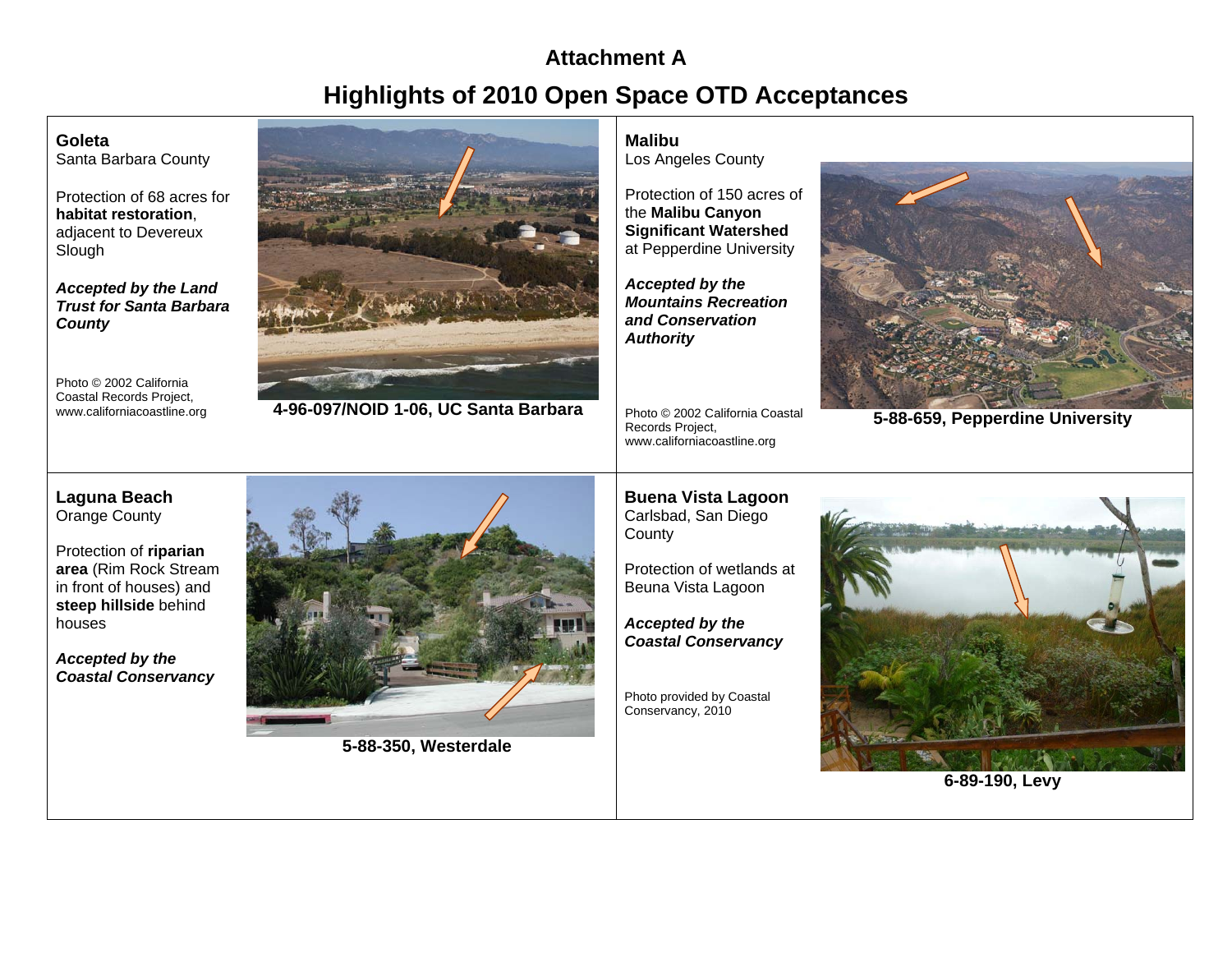### Attachment B

# 2010 Conservation OTD Acceptances

| CDP#                                | Applicant                    | <b>Purpose</b> | <b>Accepting Entity</b>    | <b>Acres</b> | <b>OTD Location</b>                      | County        |
|-------------------------------------|------------------------------|----------------|----------------------------|--------------|------------------------------------------|---------------|
| <b>Central Coast District</b>       |                              |                |                            |              |                                          |               |
|                                     | Ray Retez & Louise           |                |                            |              |                                          |               |
| 3-87-096                            | <b>Rubis</b>                 | <b>OSE</b>     | <b>Coastal Conservancy</b> |              | 6 Moro Cojo Slough, Moss Landing         | Monterey      |
| <b>South Central Coast District</b> |                              |                |                            |              |                                          |               |
|                                     |                              |                | The Land Trust for Santa   |              |                                          |               |
| 4-06-097/NOID 1-06 UC Santa Barbara |                              | open space     | <b>Barbara County</b>      |              | 68.03 riparian and wetland ESHA          | Santa Barbara |
|                                     | Early, Johnson, and          |                |                            |              | native chaparral ESHA, near              |               |
| 4-07-028                            | Gray                         | open space     | <b>MRCA</b>                |              | 2.97 Mulholland Hwy                      | Los Angeles   |
|                                     | Early, Johnson, and          |                |                            |              | native chaparral ESHA, near              |               |
| 4-07-028                            | Gray                         | open space     | <b>MRCA</b>                |              | 2.07 Mulholland Hwy                      | Los Angeles   |
|                                     | Early, Johnson, and          |                |                            |              | native chaparral ESHA, near              |               |
| 4-07-028                            | Gray                         | open space     | <b>MRCA</b>                |              | 2.73 Mulholland Hwy                      | Los Angeles   |
| 5-90-158                            | <b>ABRISHAMI</b>             | <b>TDC</b>     | <b>MRCA</b>                |              | 0.4 3 Lots in Topanga Oaks SLS           | Los Angeles   |
|                                     |                              |                |                            |              | <b>Cold Creek Significant Ecological</b> |               |
| 5-84-810-A2                         | Arnold Steinberg             | <b>OSE</b>     | <b>MRCA</b>                |              | 3.59 Area, Stunt Road                    | Los Angeles   |
|                                     | G.A. WILLIAMS                |                |                            |              |                                          |               |
| 5-89-1022                           | CONST.                       | <b>TDC</b>     | <b>MRCA</b>                |              | 0.48 3 Lots in Topanga Cyn SLS           | Los Angeles   |
| 5-89-1062                           | Mark Cirlin                  | <b>TDC</b>     | <b>MRCA</b>                |              | 0.12 2 Lots in Old Topanga SLS           | Los Angeles   |
|                                     | ROBERTS, EDWARD              |                |                            |              |                                          |               |
| 5-89-925                            | IJ.                          | <b>TDC</b>     | <b>MRCA</b>                |              | 0.25 2 Lots in Topanga Oaks SLS          | Los Angeles   |
| 5-90-158                            | <b>ABRISHAMI</b>             | <b>TDC</b>     | <b>MRCA</b>                |              | 0.11 1 Lot in Fernwood SLS               | Los Angeles   |
| 5-90-446                            | HARGES, KEN                  | <b>TDC</b>     | <b>MRCA</b>                |              | 0.06 1 Lot in Old Topanga SLS            | Los Angeles   |
|                                     |                              |                |                            |              | Malibu Canyon Significant Watershed;     |               |
| 5-88-659                            | <b>Pepperdine University</b> | open space     | <b>MRCA</b>                |              | 150 ESHA                                 | Los Angeles   |
| 4-07-101                            | Smith, Dennis                | open space     | <b>MRCA</b>                |              | 13 chaparral ESHA                        | Los Angeles   |
|                                     | Adriana & W. Gayle           |                |                            |              |                                          |               |
| 5-87-461                            | Daniel                       | open space     | <b>MRCA</b>                |              | 1 Santa Monica Mountains                 | Los Angeles   |
| $5 - 89 - 145$                      | John De Joria                | open space     | <b>MRCA</b>                |              | 3.43 Santa Monica Mountains              | Los Angeles   |
| 5-90-058                            | <b>Richard Williams</b>      | <b>TDC</b>     | <b>MRCA</b>                |              | 0.06 1 Lot in Old Topanga SLS            | Los Angeles   |
|                                     |                              |                |                            |              | stream; Disturbed Sensitive              |               |
| 5-89-971                            | Spencer Lehman               | open space     | <b>MRCA</b>                |              | 0.65 Resources                           | Los Angeles   |
| 5-89-745                            | Jack & Pearl Brodie          | <b>TDC</b>     | <b>MRCA</b>                |              | 0.34 2 Lots in Vera Canyon SLS           | Los Angeles   |
|                                     |                              |                |                            |              | habitat conservation and protection of   |               |
|                                     |                              |                |                            |              | watershed cover w/in western tributary   |               |
| 5-88-582                            | Alan Newman                  | <b>OSE</b>     | <b>MRCA</b>                |              | 1.88 of Walnut Cyn.                      | Los Angeles   |
|                                     | BENNETT, JEFF &              |                |                            |              |                                          |               |
| 5-89-844                            | <b>DAWN</b>                  | <b>TDC</b>     | <b>MRCA</b>                |              | 1.1 7 Lots in Malibu Vista SLS           | Los Angeles   |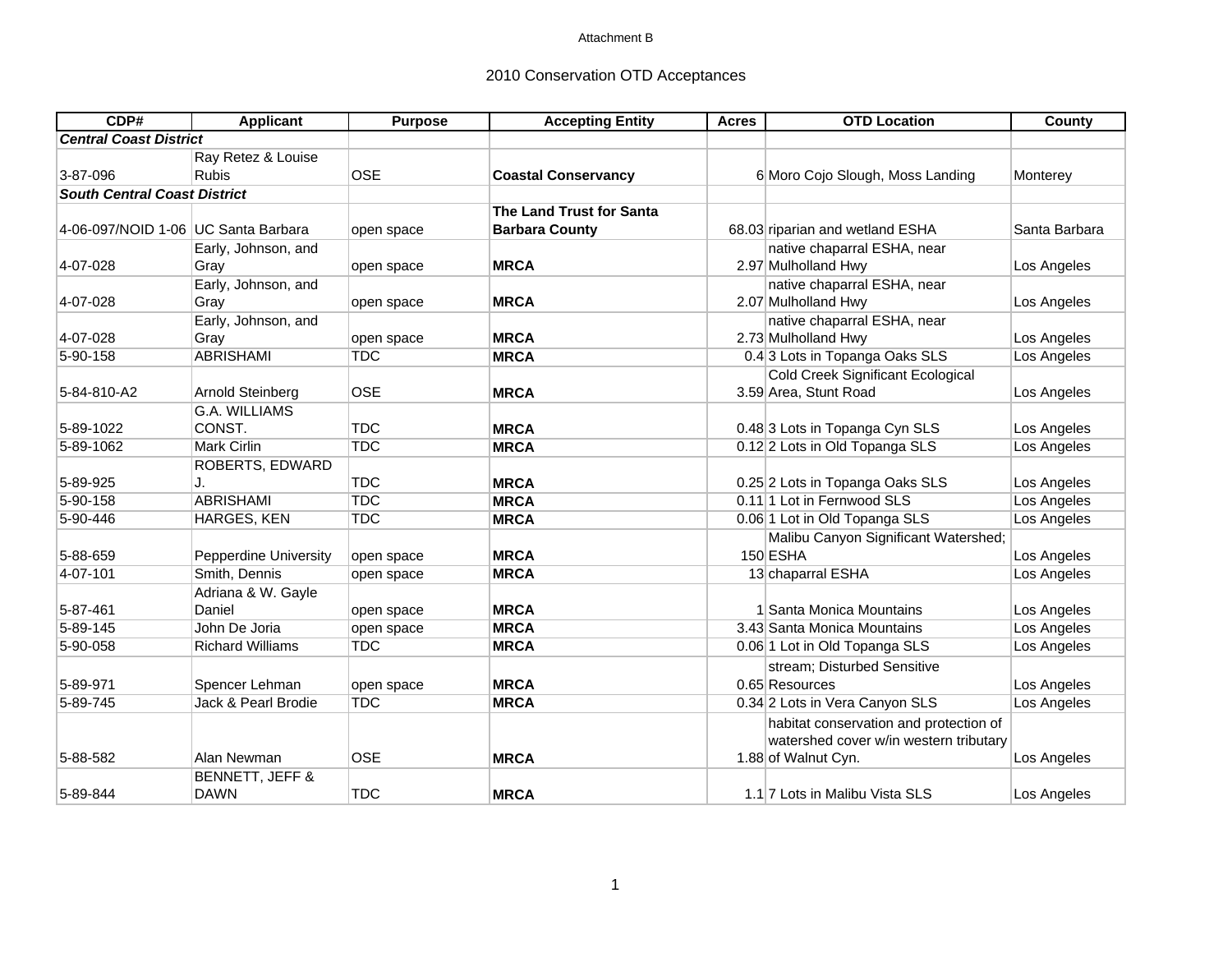#### Attachment B

# 2010 Conservation OTD Acceptances

| CDP#                            | <b>Applicant</b>                    | <b>Purpose</b>     | <b>Accepting Entity</b>           | <b>Acres</b> | <b>OTD Location</b>                                                                      | County      |
|---------------------------------|-------------------------------------|--------------------|-----------------------------------|--------------|------------------------------------------------------------------------------------------|-------------|
|                                 |                                     |                    |                                   |              | steep slopes, viewshed from                                                              |             |
| 5-85-214                        | <b>GHOSN, MICHAEL</b>               | <b>OSE</b>         | <b>MRCA</b>                       |              | 65 Mulholland Drive, Cold Canyon                                                         | Los Angeles |
| $5 - 81 - 011$                  | JACK MARTIN, CO.                    | <b>TDC</b>         | <b>MRCA</b>                       |              | 40 Santa Monica Mountains                                                                | Los Angeles |
| 5-81-011                        | JACK MARTIN, CO.                    | <b>TDC</b>         | <b>MRCA</b>                       |              | 20 Santa Monica Mountains                                                                | Los Angeles |
| 5-88-821                        | JOHNSON, ELMER                      | <b>TDC</b>         | <b>MRCA</b>                       |              | 11 Santa Monica Mountains                                                                | Los Angeles |
| 5-89-745                        | Jack & Pearl Brodie                 | <b>TDC</b>         | <b>MRCA</b>                       |              | 0.13 1 Lot in Topanga Woods SLS                                                          | Los Angeles |
| 5-88-636                        | Richard Johnson                     | <b>OSE</b>         | <b>MRCA</b>                       |              | 1 riparian, watershed, Walnut Creek                                                      | Los Angeles |
| 5-82-106                        | <b>IDLER, RICHARD</b>               | <b>TDC</b>         | <b>MRCA</b>                       |              | part of 652-acre recombination:<br>adjacent to Topanga SP and Stunt<br>120 Ranch Reserve | Los Angeles |
| 5-89-025                        | <b>Tiger Andrews</b>                | open space         | <b>MRCA</b>                       |              | all ungraded areas of subdivision;<br>64 "locally disturbed ESHA"                        | Los Angeles |
| 5-88-175                        | <b>Sunset Partnership</b>           | <b>OSE</b>         | <b>MRCA</b>                       |              | 0.33 ESHA: butterfly habitat in a ravine                                                 | Los Angeles |
| 5-89-235                        | <b>Wing Chan</b>                    | <b>TDC</b>         | <b>MRCA</b>                       |              | 0.5 3 Lots in El Nido SLS                                                                | Los Angeles |
| 5-88-732                        | Jens Nowak & Anita<br>Mitchell      | <b>OSE</b>         | <b>MRCA</b>                       |              | Solstice Canyon Significant<br>4.97 Watershed, Dry Creek Watershed                       | Los Angeles |
| 5-88-939                        | Don Mellein                         | <b>OSE</b>         | <b>MRCA</b>                       |              | 0.13 steep slopes, El Nido SLS                                                           | Los Angeles |
| 5-89-532                        | Jack & Melanie Leland               | open space         | <b>MRCA</b>                       |              | 2.6 riparian ESHA, Greenleaf Creek                                                       | Los Angeles |
| 4-07-001                        | Hoang, Bao Q.                       | open space         | <b>MRCA</b>                       |              | 7.51 native chaparral ESHA                                                               | Los Angeles |
| <b>South Coast District</b>     |                                     |                    |                                   |              |                                                                                          |             |
| 5-88-350                        | Don Westerdale                      | <b>OSE</b>         | <b>Coastal Conservancy</b>        |              | Rim Rock stream and adjacent<br>1.2 hillside, Laguna Beach                               | Orange      |
| 5-88-706                        | Boys Club of Laguna<br><b>Beach</b> | <b>OSE</b>         | <b>Coastal Conservancy</b>        |              | 2.75 steep hillside, Laguna Beach                                                        | Orange      |
| <b>San Diego Coast District</b> |                                     |                    |                                   |              |                                                                                          |             |
| 6-89-190                        | John Levy                           | fee title-wetlands | <b>Coastal Conservancy</b>        |              | 0.12 Buena Vista Lagoon, Carlsbad                                                        | San Diego   |
| $6 - 89 - 171$                  | Westana Viewport                    | open space         | <b>Coastal Conservancy</b>        |              | hillside; coastal sage scrub, chaparral,<br>14.5 oak woodlands, Carlsbad                 | San Diego   |
|                                 | Chevron Land &                      |                    | <b>Friends of Los Penasquitos</b> |              | NE corner of Johns Hopkins and                                                           |             |
| 6-88-504                        | Development Co                      | open space         | <b>Canyon Preserve</b>            |              | 56 Genesee, San Diego                                                                    | San Diego   |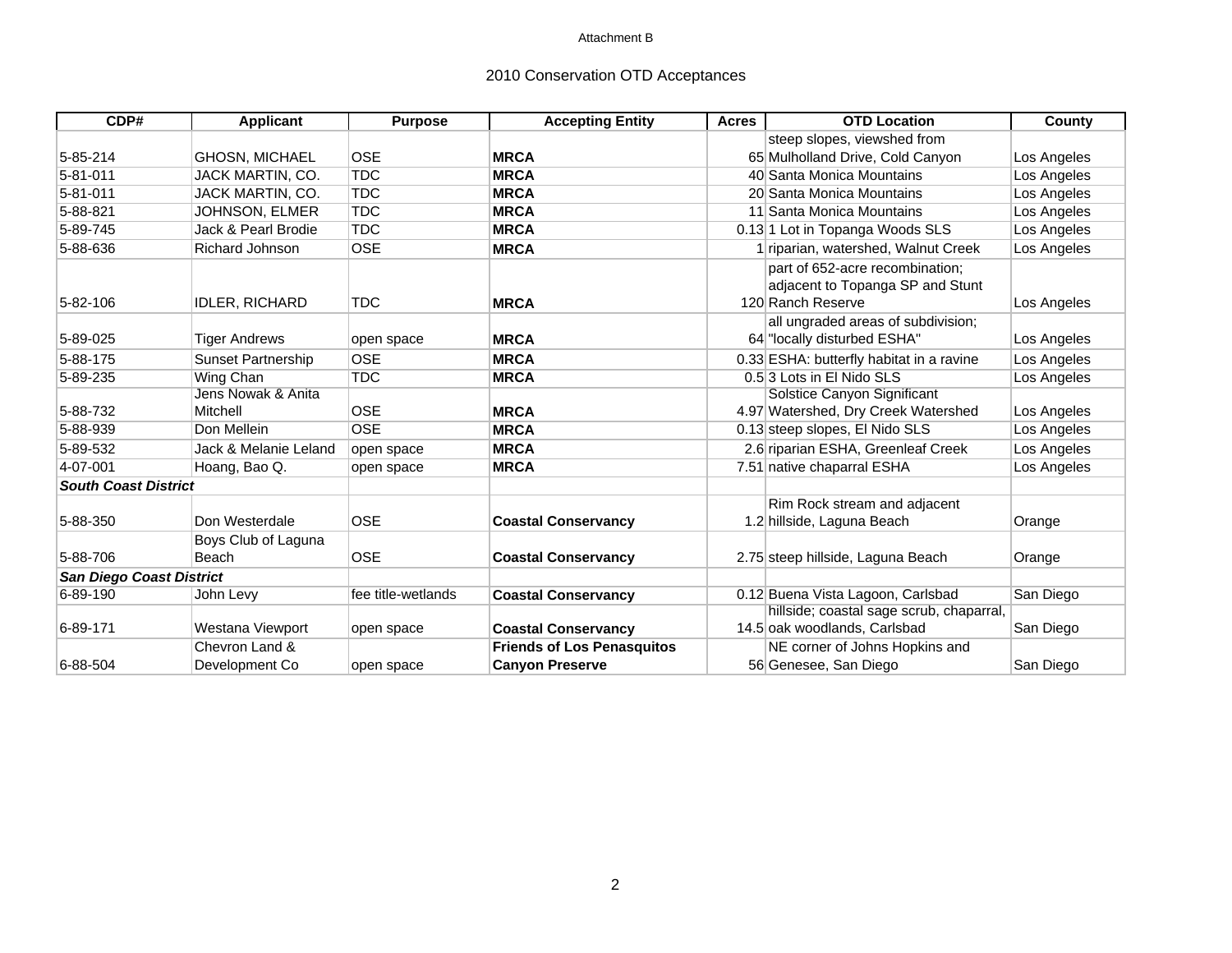# **Attachment C**

# **Management Entities Accepting OSE OTDs**

|                        | <b>Managing Entity</b>                          | <b>OSE OTDs</b>          |
|------------------------|-------------------------------------------------|--------------------------|
|                        | <b>Government Agencies</b>                      |                          |
| <b>North Coast</b>     | Del Norte County                                | 13                       |
|                        | Humboldt County                                 | 5                        |
|                        | City of Eureka                                  | 1                        |
|                        | City of Point Arena                             | $\mathbf{1}$             |
| <b>North Central</b>   | Sonoma County Open Space District               | $\mathbf{1}$             |
|                        | Marin County                                    | $\overline{c}$           |
|                        | San Mateo County                                | $\mathbf{1}$             |
| <b>Central Coast</b>   | Santa Cruz County                               | 13                       |
|                        | City of Santa Cruz                              | 1                        |
|                        | City of Capitola                                | $\mathbf{1}$             |
|                        | <b>Monterey County</b>                          | 37                       |
|                        | City of Marina                                  | 3                        |
|                        | City of Monterey                                | $\overline{c}$           |
|                        | City of Pacific Grove                           | 4                        |
|                        | City of Carmel-by-the-Sea                       | 1                        |
|                        | San Luis Obispo County                          | 10                       |
|                        | City of Morro Bay                               | $\overline{c}$           |
| <b>South Central</b>   | Santa Barbara County                            | $\mathbf{1}$             |
|                        | City of Oxnard                                  | $\mathbf{1}$             |
|                        | Los Angeles County Flood Control District       | $\mathbf{1}$             |
|                        | Mountains Recreation and Conservation Authority | 214                      |
|                        | Santa Monica Mountains Conservancy              | 4                        |
| <b>South Coast</b>     | City of Los Angeles                             | $\mathbf{1}$             |
|                        | Orange County                                   | 4                        |
|                        | City of Huntington Beach                        | $\mathbf{1}$             |
|                        | City of Newport Beach                           | $\overline{c}$           |
|                        | City of Laguna Beach                            | $\mathbf{1}$             |
| <b>San Diego Coast</b> | San Diego County                                | 5                        |
|                        | San Dieguito River Valley Reg OS Park JPA       | $\overline{c}$           |
|                        | City of Carlsbad                                | 8                        |
|                        | City of Encinitas                               | 6                        |
|                        | City of San Diego                               | $\overline{\mathcal{L}}$ |
|                        | City of Imperial Beach                          | $\overline{1}$           |
| <b>Statewide</b>       | Coastal Conservancy                             | 78                       |
|                        | Dept of Fish and Game                           | 37                       |
|                        | Dept of Parks and Recreation                    | 4                        |
|                        | <b>State Lands Commission</b>                   | $\mathbf{1}$             |
| Federal                | U.S. Army Corps of Engineers                    | $\mathbf{1}$             |
|                        | <b>Non-Profit Entities</b>                      |                          |
| <b>North Coast</b>     | Coastal Land Trust                              | $\overline{c}$           |
|                        | North Coast Land Trust                          | 1                        |
|                        | Jacoby Creek Land Trust                         | 1                        |
|                        | table continued on next page                    |                          |